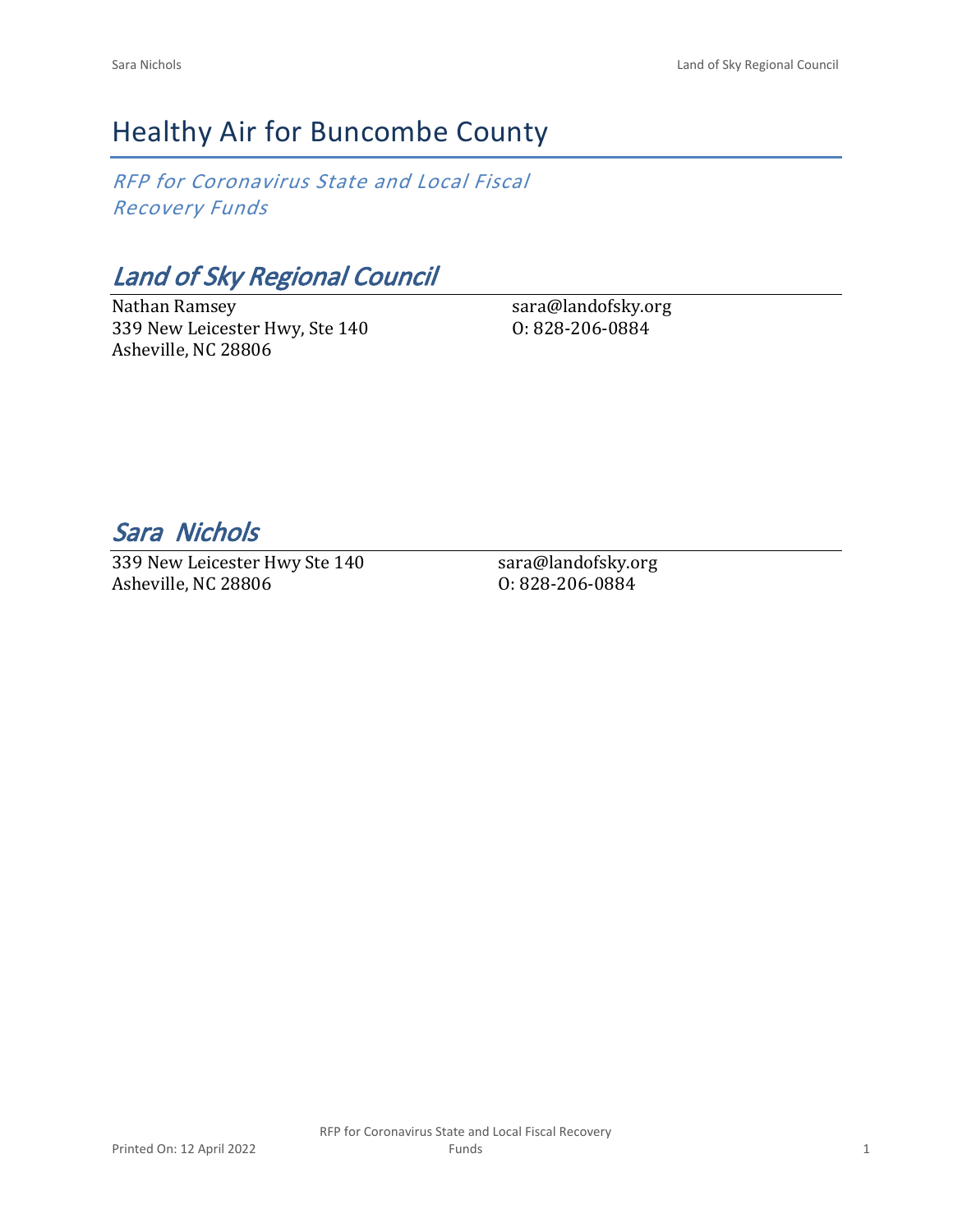# Application Form

## *Question Group*

Buncombe County requests proposals for projects to help the community recover from and respond to COVID-19 and its negative economic impacts.

Buncombe County has been awarded \$50,733,290 in Coronavirus State and Local Fiscal Recovery Funds (Recovery Funding), as part of the American Rescue Plan Act. To date, Buncombe County has awarded projects totaling \$23,093,499, leaving a balance of \$27,639,791 available to award.

Visit [http://www.buncombecounty.org/recoveryfundinghttp://www.buncombecounty.org/recoveryfundingwww.b](http://www.buncombecounty.org/recoveryfunding) [uncombecounty.org/recoveryfundinghttp://www.buncombecounty.org/recoveryfundinghttp://www.buncombeco](http://www.buncombecounty.org/recoveryfunding) [unty.org/recoveryfundinghttp://www.buncombecounty.org/recoveryfundinghttp://www.buncombecounty.org/re](http://www.buncombecounty.org/recoveryfunding) [coveryfunding](http://www.buncombecounty.org/recoveryfunding) for details.

This infusion of federal resources is intended to help turn the tide on the pandemic, address its economic fallout, and lay the foundation for a strong and equitable recovery.

Buncombe County is committed to investing these funds in projects that:

- Align to county strategic plan and community priorities
- Support equitable outcomes for most impacted populations
- Leverage and align with other governmental funding sources
- Make best use of this one-time infusion of resources
- Have a lasting impact

Proposals shall be submitted in accordance with the terms and conditions of this RFP and any addenda issued hereto.

Click [here](https://www.buncombecounty.org/common/purchasing/Buncombe%20Recovery%20Funding%20RFP%202022.pdf) for the full terms and conditions of the RFP

#### **Organization Type\***

Public

#### **Nonprofit documentation**

If nonprofit, attach IRS Determination Letter or other proof of nonprofit status.

### **Name of Project.\***

Healthy Air for Buncombe County

### **New/Updated Proposal\***

Is this a new project proposal or an updated version of a proposal submitted during the earlier (July 2021) Recovery Funding RFP?

> RFP for Coronavirus State and Local Fiscal Recovery Funds 2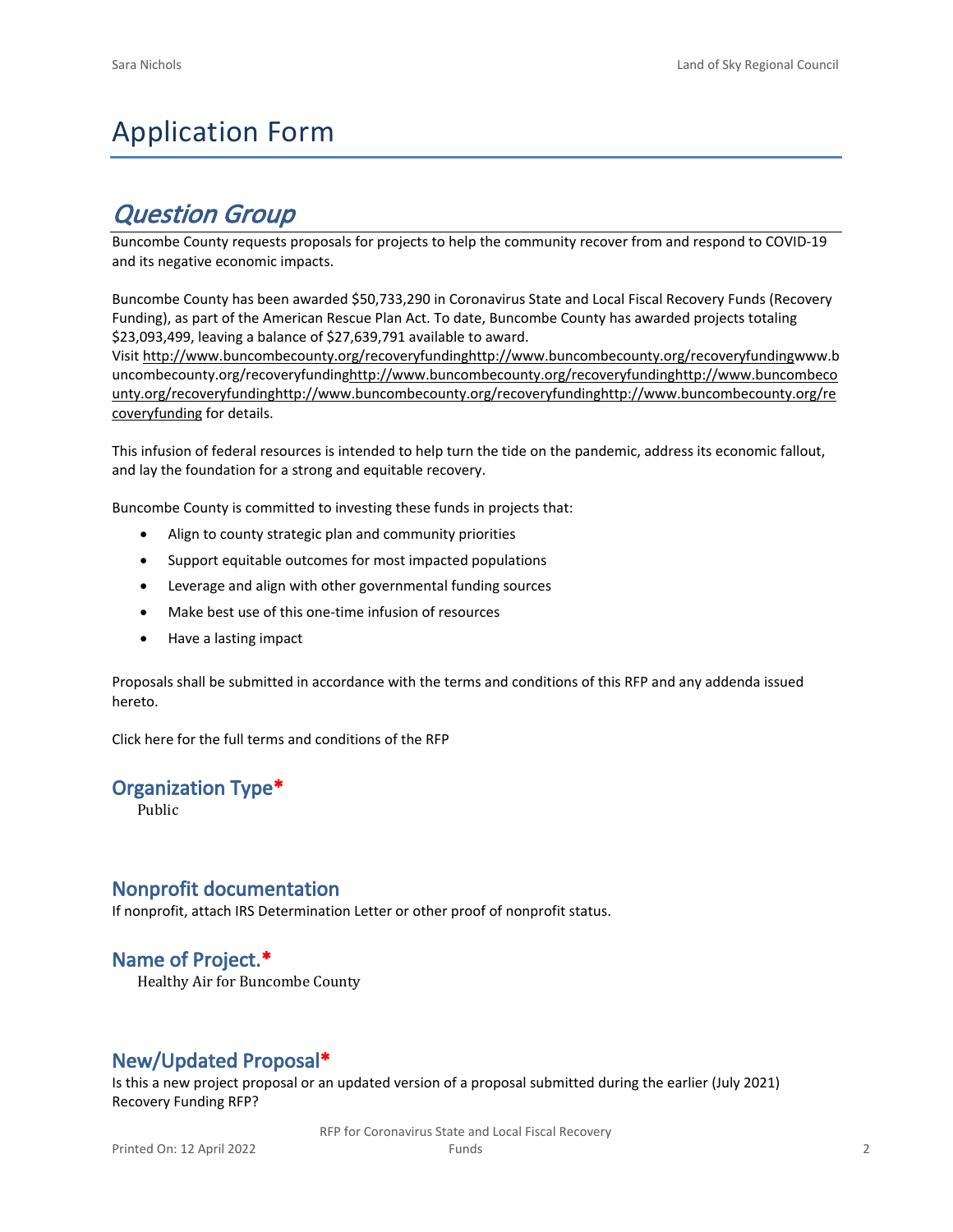New project proposal

#### **Amount of Funds Requested\***

\$649,540.00

### **Category\***

Please select one:

- Affordable Housing
- Aging/Older Adults
- Business Support/Economic Development
- Environmental/Climate
- Homelessness
- K-12 Education
- Infrastructure and/or Broadband
- Mental Health/Substance Use
- NC Pre-K Expansion
- **Workforce**

Environmental/Climate

### **Brief Project Description\***

Provide a short summary of your proposed project.

Buncombe County's mission is to promote a healthy, safe, well-educated, and thriving community with a sustainable quality of life. This project, "Healthy Air for Buncombe County", is three initiatives that collectively support this mission by improving air quality. Land of Sky Regional Council (LOSRC), in partnership with several local organizations, is pursuing this initiative to improve the air quality in Buncombe County to benefit residents and visitors. The goals of the program are to clean indoor and outdoor air quality by reducing particulate counts that aid in the spread of COVID-19 and contribute to other respiratory problems. This will also improve energy efficiencies for affected communities. The initiatives included in this project are improvements to two county school ventilation systems, new heat sources for low-income and homes with who have pre-existing health conditions, and the purchase and installation of six idle reduction technology systems on county ambulances.

#### **Project Plan\***

Explain how the project will be structured and implemented, including timeframe.

Through the work of LOSRC's Clean Air Campaign and its focus on clean air throughout the region, LOSRC works to identify and implement projects that address air quality concerns for all and improve energy

RFP for Coronavirus State and Local Fiscal Recovery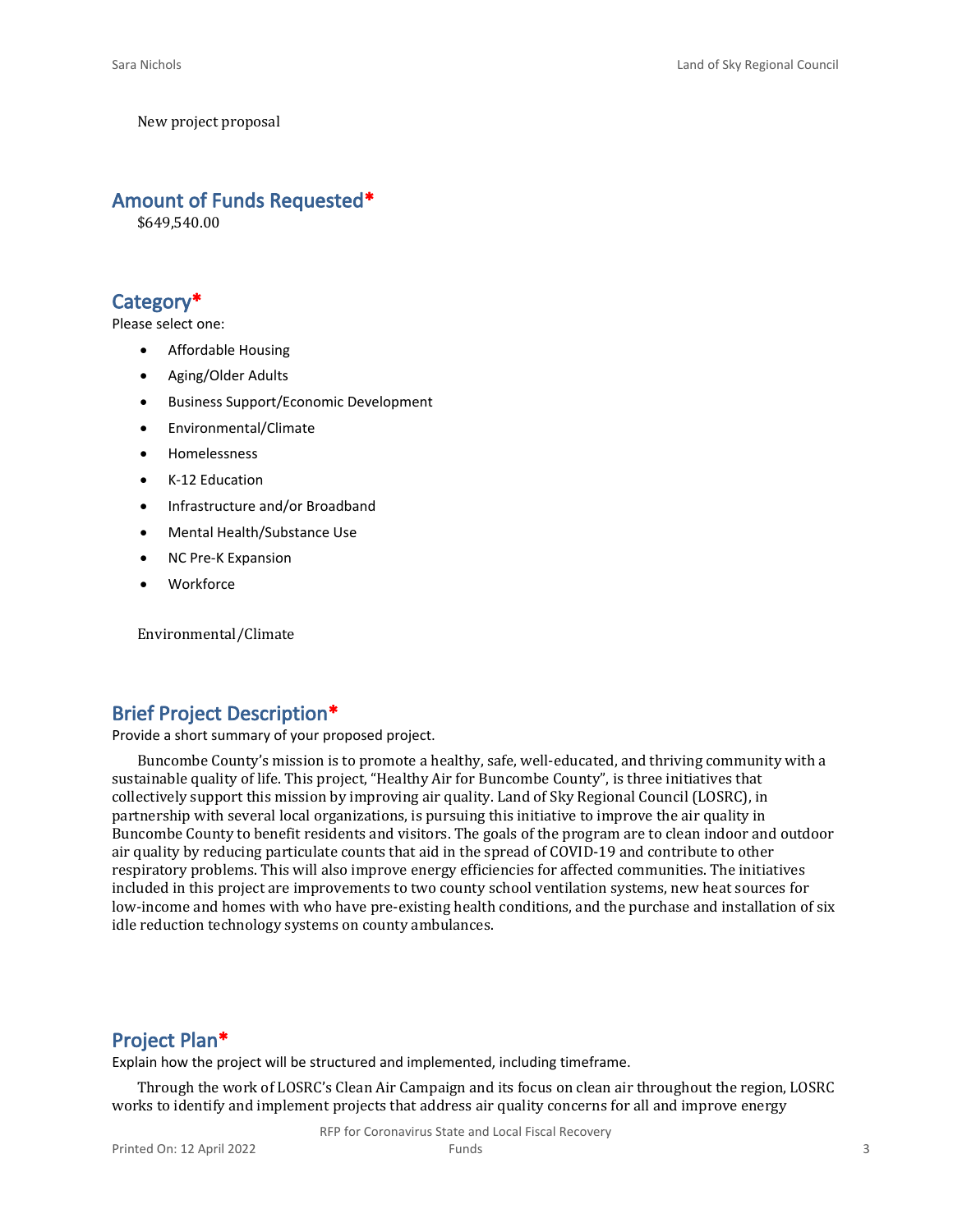efficiencies. LOSRC will partner with the Buncombe County Schools System to implement the first initiative under this project. Following the award of funds, construction will begin for the ventilation system conversions in the two schools. Construction times are anticipated to be less than a year for each school. However, these timeframes are estimates and are subject to change. Given uncertainties in supply chains and labor, this initiative is estimated to take less than 18 months.

LOSRC will partner with the Green Built Alliance to implement the second initiative under this project. The Green Built Alliance will work directly with homeowners and vendors to replace existing combustion heat sources. Those who qualify for this program are residents of Buncombe County who are considered low income and or those with pre-existing respiratory conditions (such as COVID-19 or asthma) and who use a combustion heat source as the primary heat source for their home. These heat sources will be replaced with either an EPA-certified wood-burning stove or a heat pump by local vendors. Funding for the new heat source purchase and installation will be provided for two years or until funding runs out. Additional air quality improving methods may be implemented. This initiative is estimated to take 24 months.

LOSRC will partner with the Buncombe County Sustainability Office to implement the third initiative under this project. Following the award of funds and ambulance acquisition, Zero RPM managed engine stop/start systems and auxiliary power units will be purchased and installed by Zero RPM systems on six new Buncombe County ambulances. The LOSRC expects ambulance acquisition and the Zero RPM system installations to take less than 30 months. However, this may change based on part and labor availability. This initiative is estimated to take less than 36 months.

#### **Statement of Need\***

Describe the need that this project will address. Include data to demonstrate the need, and cite the source of the data.

Ventilation systems, ambulance idling, and combustion heat sources contribute to poor air quality. The three initiatives proposed under this project seek to improve air quality in Buncombe County by addressing various particulate and emission sources.

Older and less efficient ventilation systems, HVAC, negatively impact schools indoor air quality (IAQ). Outdated and improperly designed HVAC systems fail to properly filter and maintain air quality contributing to poor IAQ. Poor IAQ, created in part by unfiltered particles and contaminants, including pollutants, mold, allergens, and infectious particles, leads to an increase in acute and chronic health problems for students and staff and negatively impacts student and staff attendance, comfort, and performance. Poor IAQ also reduces building efficiency and increases energy costs.

County IAQ is also negatively impacted by residents utilizing outdated combustion heat sources as primary heat sources. Some residents heat their homes with wood, oil, or other sources. Heating with combustion sources, especially those that are non-EPA certified, releases pollutants into the air residents breathe in their homes. These particles can also aggravate existing asthmatic and respiratory illnesses and leads to chronic health problems.

Mobile air pollution sources negatively affect outdoor air quality in the county. One known source is the idling of ambulances at emergency scenes and during patient deliveries. Ambulances idle at emergency scenes and during patient deliveries to maintain life-saving equipment. While idling, ambulances emit particles and contaminants that contribute to air pollution and negatively impact the health of those around the ambulance. These emissions acutely irritate the respiratory system and lead to chronic health conditions. Emissions created from ambulance idling also contribute to environmental and noise pollution and cause additional wear and tear on engines and excess fuel burning.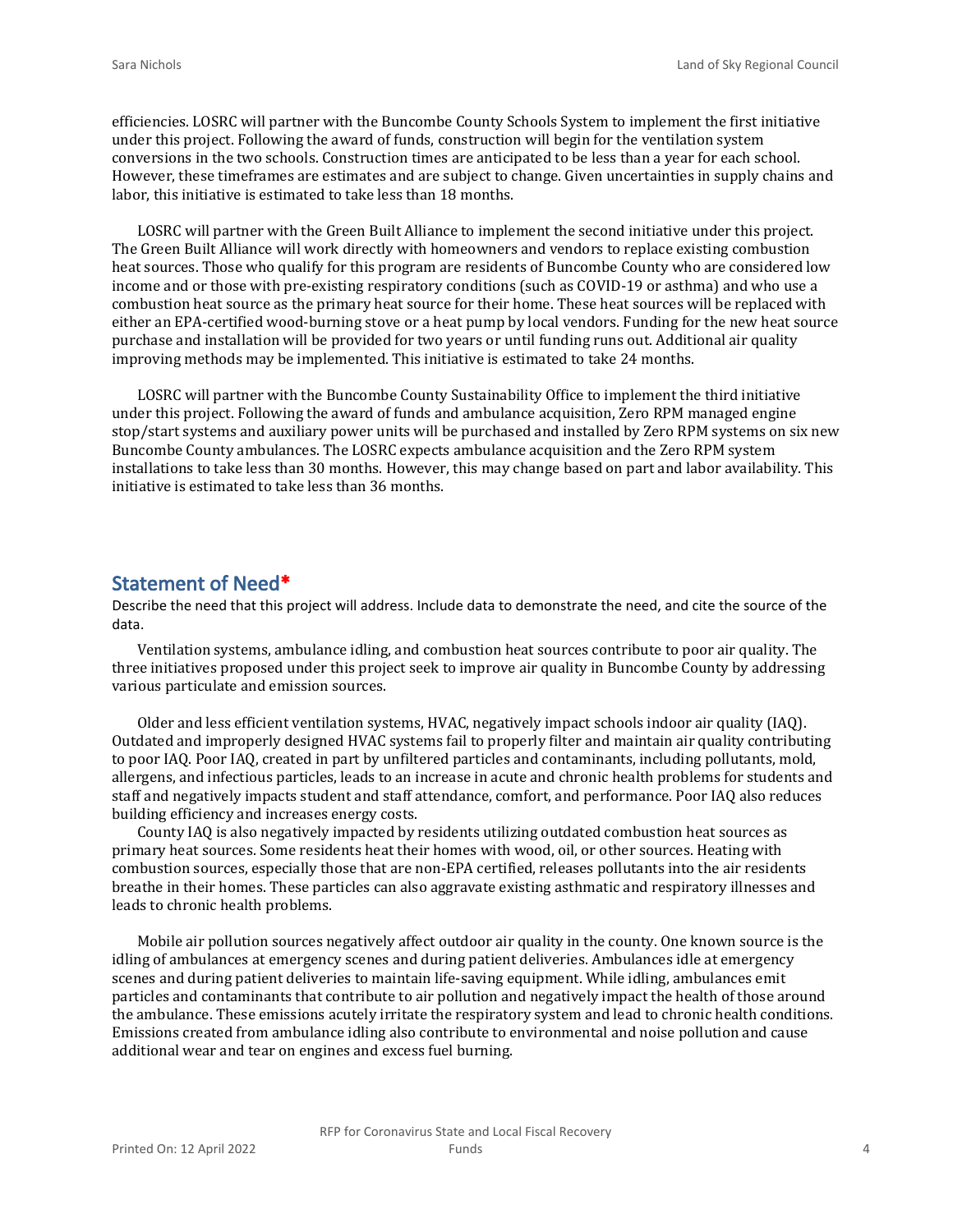#### **Link to COVID-19\***

Identify a health or economic harm resulting from or exacerbated by the public health emergency, describe the nature and extent of that harm, and explain how the use of this funding would address such harm.

COVID-19 is a contagious disease that spreads via airborne particles and droplets. This infection spreads by infected persons by exhaling respiratory droplets into the air where uninfected hosts inhale them. According to the EPA, COVID-19 transmission rates increase when individuals are indoors with poor ventilation in crowded spaces where people are emitting respiratory fluids. These rates increase further when exposure time to infected individuals is prolonged. This is true not only of the COVID-19 virus but of other respiratory illnesses. The first initiative proposed under this project seeks to reduce the spread of respiratory illnesses, including the continued spread of COVID-19, in county schools through IAQ intervention. Better indoor ventilation systems lower the concentration of indoor air pollutants and contaminants, including viral particles. Improving the existing HVAC systems will reduce the spread of respiratory illness, including COVID-19.

COVID-19 can negatively impact the respiratory system as viral particles invade the tissues in the lungs, throat, and nose causing irritation, distress, and disease. While chronic effects are still being researched, according to the Mayo Clinic, fatigue, memory, concentration, muscle pain, organ damage, and inflammation linger over time in those infected by COVID-19. The presence of particles and air pollution, both inside and outside, exacerbate the acute and chronic effects of COVID-19 and lead to higher rates of mortality. Studies done show an increase in chronic exposure to hazardous air pollutants, including particulate matter, resulted in a mortality rate 9% higher in those with past COVID-19 infection compared to background mortality rates. Reducing the presence of air pollutants may improve long-term health outcomes for those with chronic COVID-19. The second and third initiatives seek to improve IAQ to reduce additional impacts on those with chronic COVID-19 health issues.

#### **Population Served\***

Define the population to be served by this project, including volume and demographic characteristics of those served.

The ubiquitous nature of this program is that there are pieces of the project that help serve all of Buncombe County.

The first initiative will serve the students and staff at two financially disadvantaged Buncombe County schools, Emma and Barnardsville Elementary Schools. The total number of students served is 390 between Kindergarten and 4th Grade. Emma Elementary School serves 280 students in a Hispanic population within the county's urbanized area. Barnardsville Elementary School serves 110 students in a rural part of the county. The students of these two schools are two of the five schools in the county where all students receive free or reduced lunches through the Free Lunch and Reduced-Price Lunch Programs under the National School Lunch Act of 1946. This program provides free lunches to children in households with incomes below 130% of the federal poverty level or those receiving SNAP or TANF and reduced lunches to children in households with incomes between 130% and 185% of the federal poverty level.

The second and third initiatives serve the entirety of Buncombe County and its municipalities, as the wood-stove replacement program is open to all residents that meet low-income or healthcare-related eligibility and the retrofitted ambulances serve all people in the county who need ambulatory services. The population of the county and its municipalities contain both rural and urban populations with a 13.9% poverty rate overall. The third initiative of this project addresses the growing need for additional ambulance capacity in the county.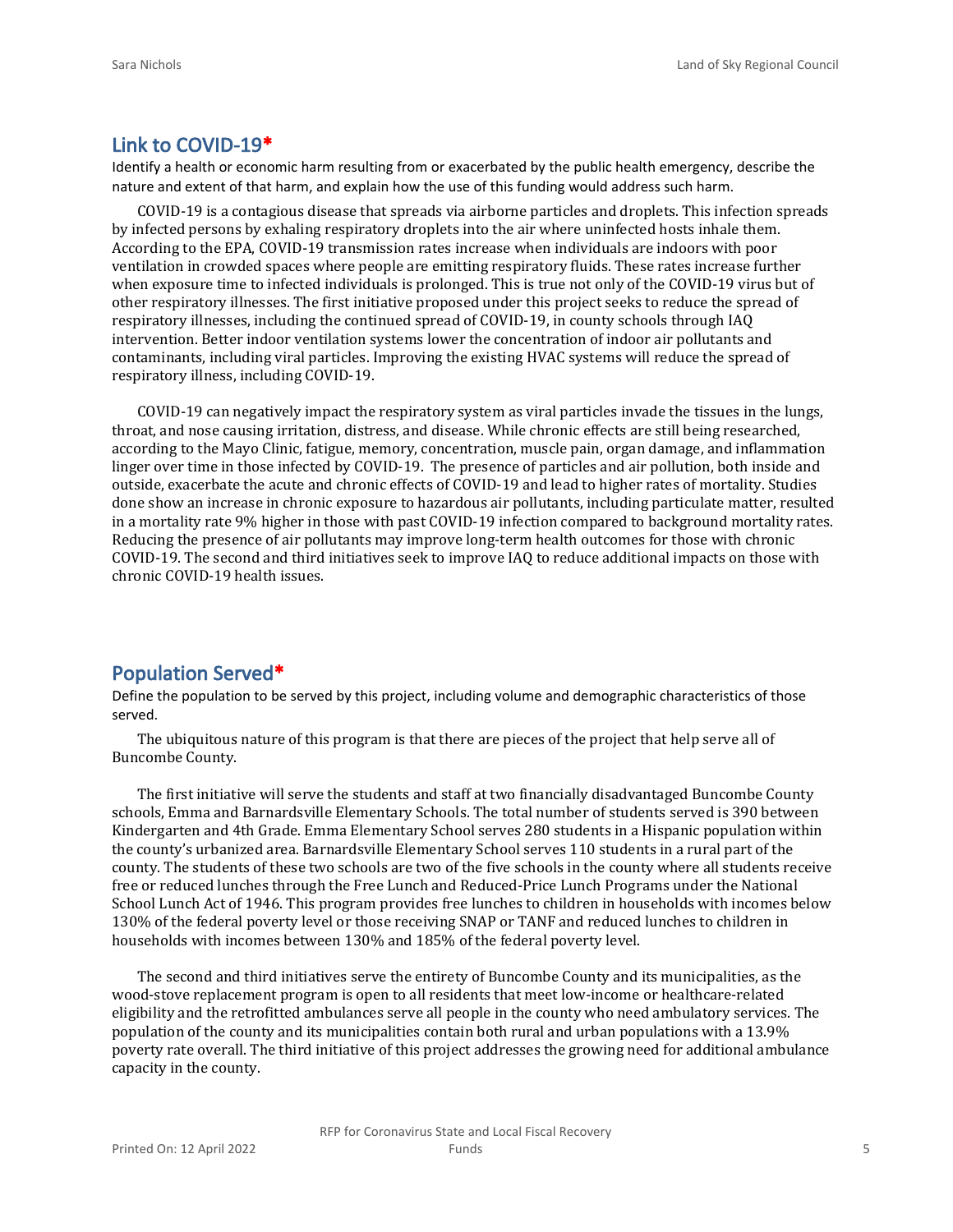#### **Results\***

Describe the proposed impact of the project. List at least 3 performance measures that will be tracked and reported. If possible, include baselines and goals for each performance measure.

The three initiatives proposed under this project are expected to improve indoor and outdoor air quality in the county. This project may also improve school building and ambulance efficiency. The following performance measures intend to demonstrate these effects:

1) Measure: Number of students in county schools served with better IAQ during educational hours.

Justification: Every student attending participating schools is served by the installation of an improved HVAC system.

Goal: The first initiative will generate an increase in the number of students served with better IAQ during educational hours and, therefore, improve IAQ.

2) Measure: Amount of electricity used in county schools.

Justification: Improved HVAC systems result in less energy used and cost savings.

Goal: The first initiative will generate a decrease in the amount of electricity used in county schools and, therefore, a cost-saving.

3) Measure: Quantity of combustion heat sources replaced and destroyed.

Justification: Combustion heat sources release pollutants into homes.

Goal: The third initiative will generate a decrease in the number of combustion heat sources in county homes and, therefore, improve IAQ.

4) Measure: Amount of greenhouse gas emissions (GHG) from county ambulances.

Justification: GHG contributes to poor outdoor air quality. Zero RPM system idle reduction technology reduces engine idling and emissions produced.

Goal: The second initiative will generate a decrease in the amount of GHG produced from county ambulances and, therefore, improve outdoor air quality.

5) Measure: Amount of fuel used by county ambulances.

Justification: Ambulances use excess fuel while idling. Zero RPM system idle reduction technology reduces idling.

Goal: The second initiative will generate a decrease in the amount of fuel used in county ambulances and, therefore, a cost-saving.

#### **Evaluation\***

Describe the data collection, analysis, and quality assurance measures you will use to assure ongoing, effective tracking of contract requirements and outcomes.

LOSRC will work with HVAC construction and heat source replacement vendors and contractors, Zero RPM systems, and Green Built Alliance to assure proper accounting of project details. LOSRC has extensive experience managing federal grants and will create appropriate measures for this project. Our contracts with partners will include project implementation schedules and due diligence on provider expertise. All program goals will be tracked through spreadsheets and narrative reporting.

#### **Equity Impact\***

How will this effort help build toward a just, equitable, and sustainable COVID-19 recovery? How are the root causes and/or disproportionate impacts of inequities addressed?

The overall project seeks to benefit the sections of the county's population that COVID-19 disproportionately impacted, specifically the rural, poor, and BIPOC communities. Rural, poor, and BIPOC

RFP for Coronavirus State and Local Fiscal Recovery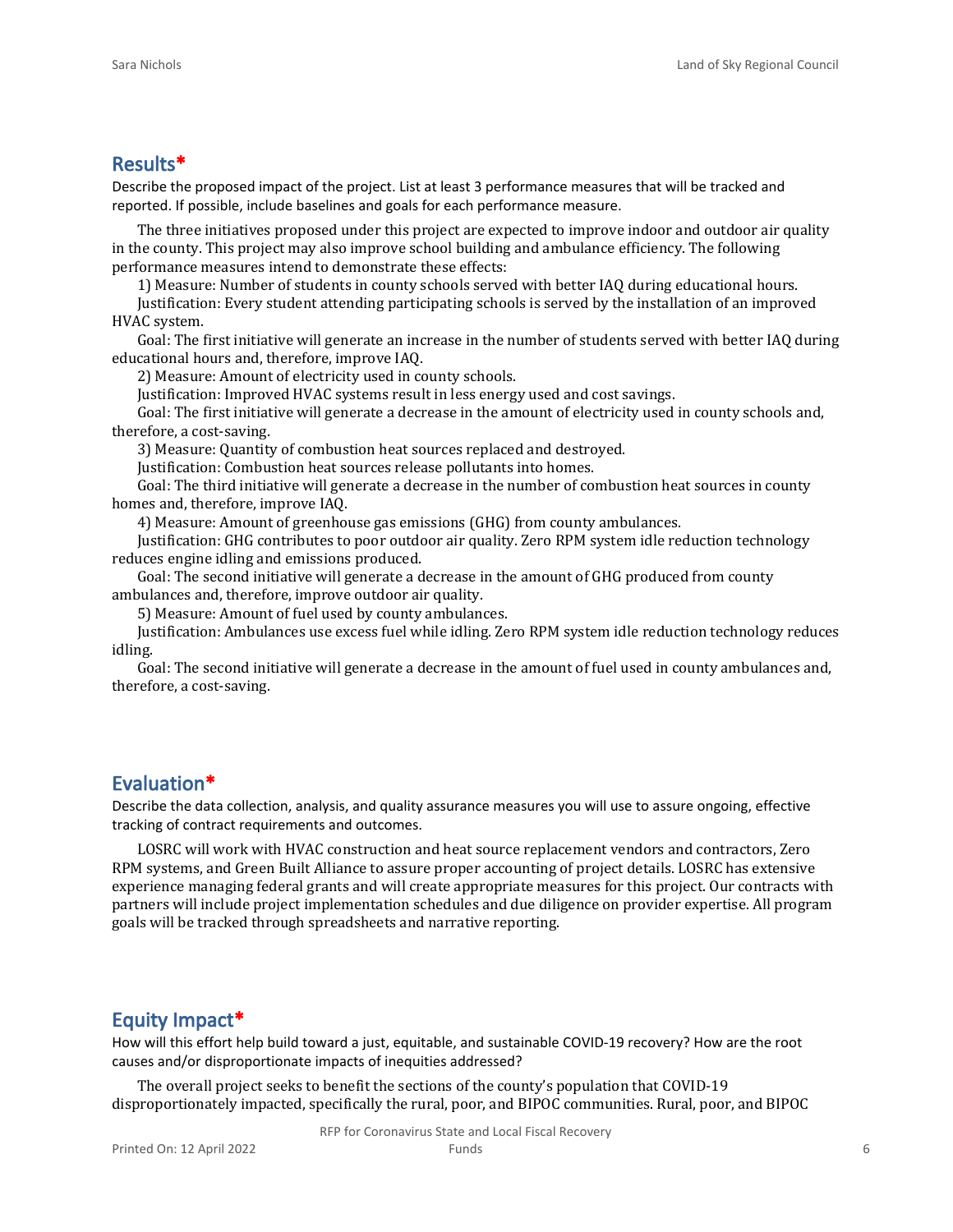communities are historically underfunded. Due to this lack of funding, these communities face disadvantages and lack access to the same resources and opportunities compared to more urban, wealthier, and White areas. The first initiative under this project seeks to improve the HVAC systems at two county schools with rural, poor, and BIPOC populations to provide these students with better IAQ and all associated benefits, such as improved academics and attendance. The second initiative will improve outdoor air quality, leading to better health outcomes for patients and workers around ambulances. The Center for Disease Control states that BIPOC communities face higher rates of illness and death from a variety of illnesses when compared to White communities. This initiative seeks to protect people with existing health issues so that they are not further harmed by vehicle emissions, especially in emergencies. The third initiative will improve IAQ in homes of residents who qualify. Those eligible include households under the federal poverty level and those with pre-existing health conditions. Enabling these households to acquire a new heat source improves IAQ and leads to better health outcomes.

#### **Project Partners\***

Identify any subcontractors you intend to use for the proposed scope of work. For each subcontractor listed, indicate:

1.) What products and/or services are to be supplied by that subcontractor and;

2.) What percentage of the overall scope of work that subcontractor will perform.

Also, list non-funded key partners critical to project.

To accomplish the scope of work under the first initiative, the following contractor will be used:

HVAC installation contractor – This contractor will perform the needed HVAC work. Buncombe County Schools has a sole source contractor that has prepared budgets and needs for these projects. The contractor will be Harris Integrated Solutions. LOSRC will work with the Buncombe County School System to determine the best fit for each project. 50%

To accomplish the scope of work under the second initiative, the following sub-recipient will be used:

Green Built Alliance sub-recipient – This sub-recipient will manage and administer the third initiative. They will also contract with the heat source replacement contractor to install the new heat source systems in county homes. The specific contractor will be determined after the award for each school through the RFP process. LOSRC will work with Green Built Alliance to determine the best fit for the project. 22%

To accomplish the scope of work under the third initiative, the following contractor will be used: Zero RPM Systems – This contractor will install the Zero RPM Systems idle reduction technology on the new county ambulances. 23%

Non-funded key partners in the overall program are the Buncombe County School System, Buncombe County Office of Sustainability, Buncombe County Emergency Management, North Carolina Division of Air Quality - Asheville Regional Office, and Asheville-Buncombe Air Quality Agency.

#### **Capacity\***

Describe the background, experience, and capabilities of your organization or department as it relates to capacity for delivering the proposed project and managing federal funds.

LOSRC has extensive experience writing and managing millions of dollars in federal funding each year, including multiple other ARPA-funded projects.

RFP for Coronavirus State and Local Fiscal Recovery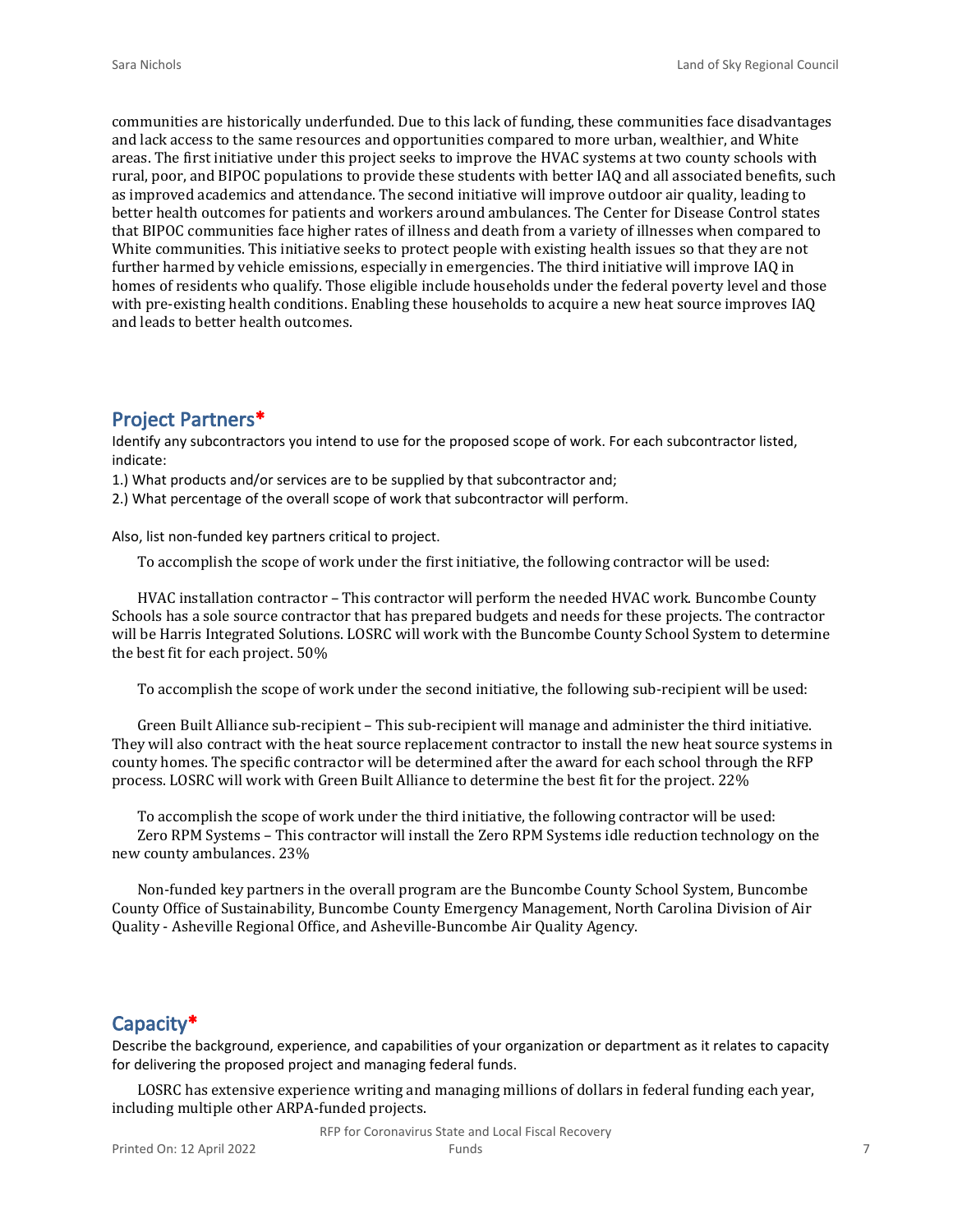Sara Nichols, Regional Planner and Clean Cities Coordinator with the LOSRC, will be the Project Manager. Sara has a B.S. in Biology, with an emphasis on field studies and coursework completed for a Master of Science in Sustainability Studies. She has years of over 14 years of local government programs and grants. Including 11 years of the administration of environmental programs through the Soil and Water Conservation District. She is the Coordinator of the Regional Clean Air Campaign and the Land of Sky Clean Vehicles Coalition. Sara has been involved in infrastructure planning, management, water quality, parks and recreation, and environmental education for the past 14 years. Sara is a Buncombe County resident and is active in the community. Dozens of campaign and coalition stakeholders will volunteer their time to assist in implementing this project.

Kayla DiCristina, Regional Planner and Co-Clean Cities Coordinator will also assist in the implementation of this contract. Kayla has a Bachelor of Urban and Regional Planning with a minor in Environmental Studies and a Master of City and Regional Planning with a focus in Land Use and Environmental Planning. She is also a member of the American Institute of Certified Planners under the American Planning Association. Kayla brings experience working with county governments in current planning topics to her role in this contract.

The Green Built Alliance under the Energy Savers Network (ESN) program, works throughout WNC to install energy-efficiency measures in limited-income families' homes. The ESN addresses the comprehensive issue of climate change and energy burden on Buncombe County residents. The staff of this program bring extensive experience in client relations and project coordination that is critical to the success of the second initiative.

#### **Budget\***

Provide a detailed project budget including all proposed project revenues and expenditures, including explanations and methodology. For all revenue sources, list the funder and denote whether funds are confirmed or pending. For project expenses, denote all capital vs. operating costs, and reflect which specific expenses are proposed to be funded with one-time Buncombe County Recovery Funds.

Download a copy of the budget form [HERE](https://buncombecounty.org/common/community-investment/grants/early-childhood-education/Recovery-Funds-budget-template.xlsx). Complete the form, and upload it using the button below.

Buncombe County COVID Grant - Air Quality Improvements Budget.xlsx

#### **Special Considerations\***

Provide any other information that might assist the County in its selection.

Thank you, Buncombe County Commissioners, for the consideration of this application and the continued commitment to the health of Buncombe County residents and our regional air quality.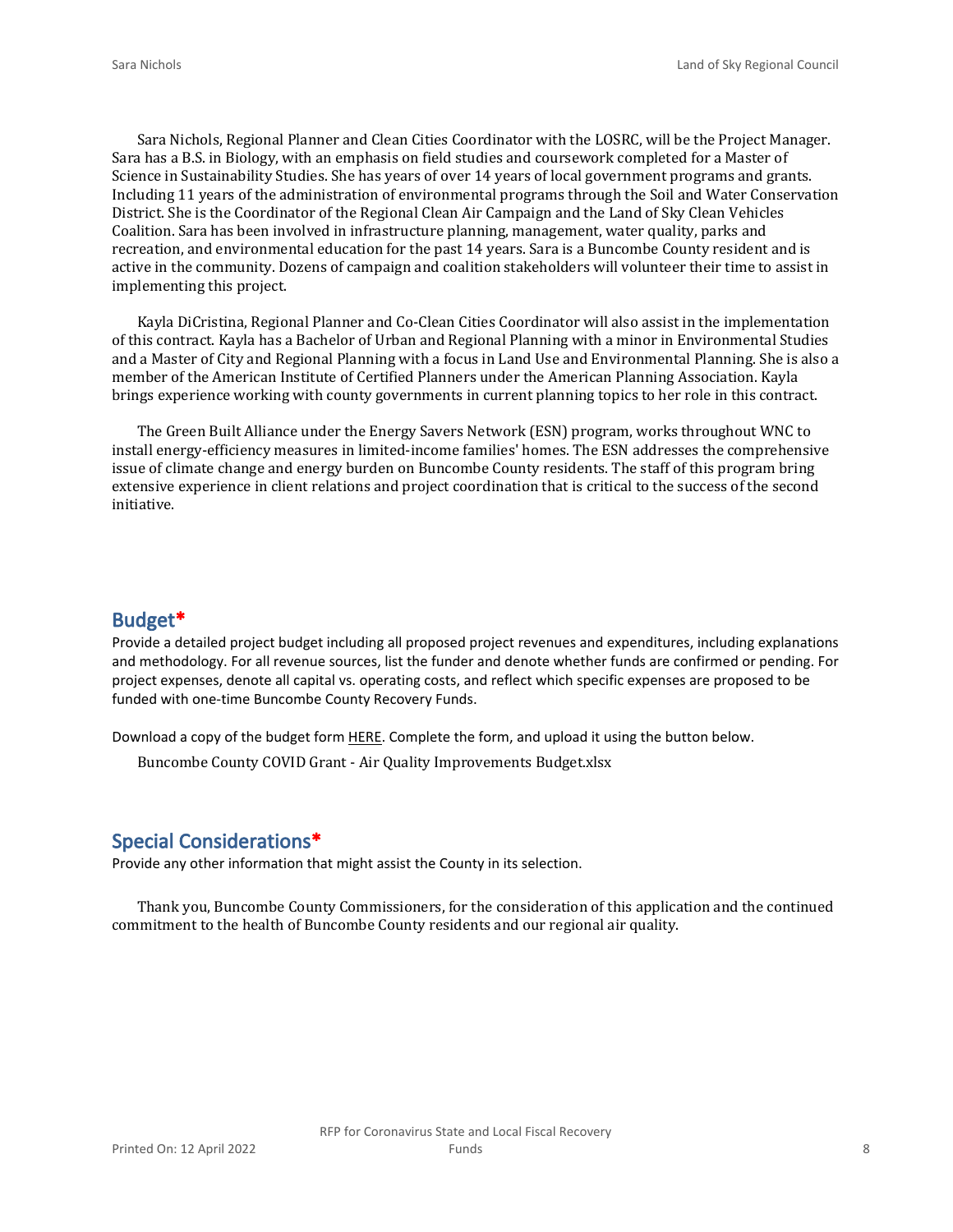# File Attachment Summary

## *Applicant File Uploads*

• Buncombe County COVID Grant - Air Quality Improvements Budget.xlsx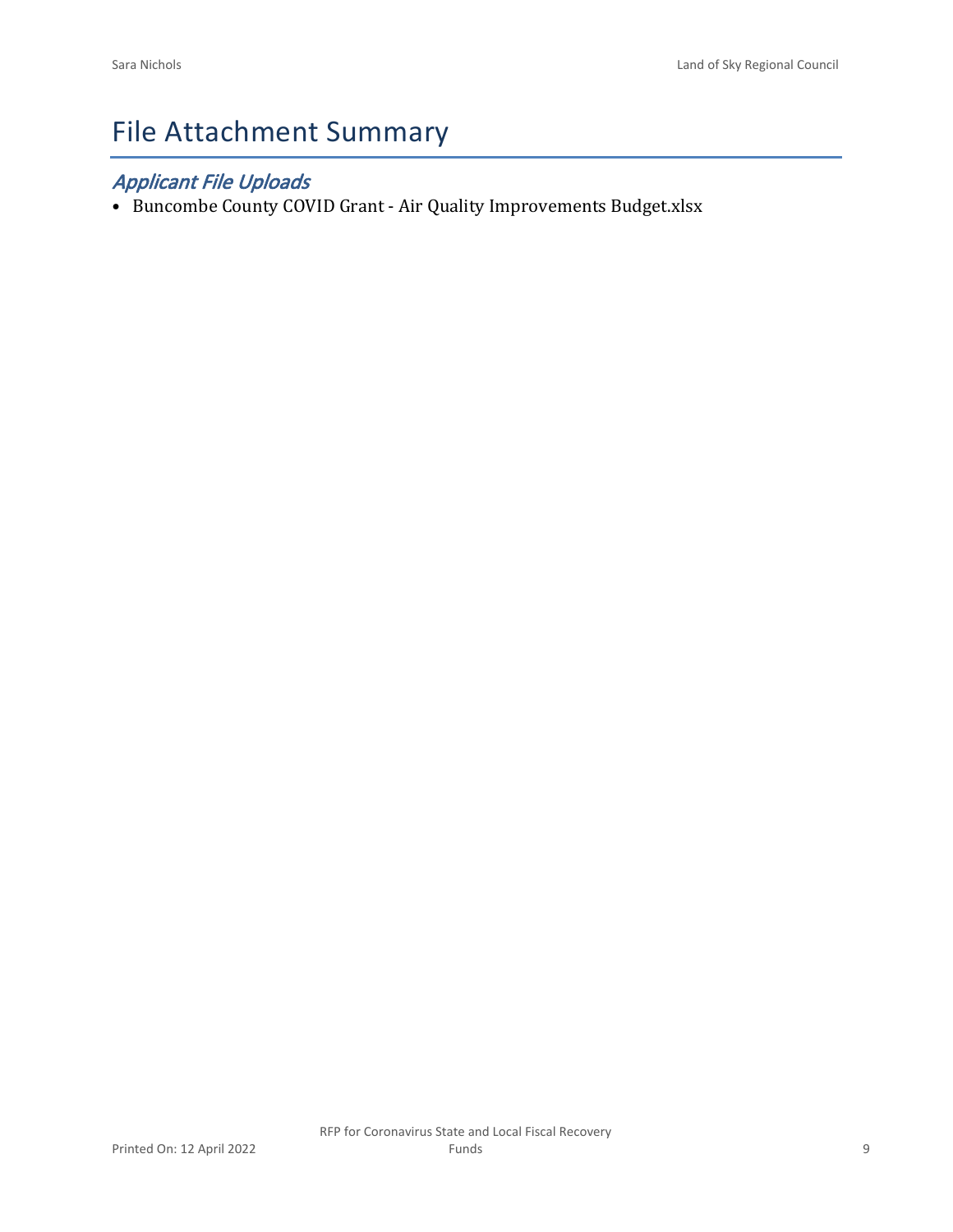# **Coronavirus State and Local Fisc Proposed Project B**

| <b>Organization Name:</b> | Land of Sky Regional Council           |
|---------------------------|----------------------------------------|
| Project Name:             | <b>Healthy Air for Buncombe County</b> |
| Amount Requested:         | \$649,640.00                           |

| <b>Proposed Project Revenue Funder</b>        | Amount     |
|-----------------------------------------------|------------|
| <b>Proposed Buncombe COVID Recovery Funds</b> | 649,640.00 |
| Total \$                                      | 649,640.00 |

| <b>Proposed Project Expenses</b>                    | Proposed                |      | <b>Other Funds</b> |   | Total      |
|-----------------------------------------------------|-------------------------|------|--------------------|---|------------|
| Emma Elementary School - HVAC Improvements          | $150,000.00$   \$       |      |                    |   | 150,000.00 |
| Barnardsville Elementary School - HVAC Improvements | \$<br>$175,000.00$   \$ |      |                    | æ | 175,000.00 |
| <b>Wood Stove Program Administration</b>            | $10,640.00$   \$        |      |                    |   | 10,640.00  |
| Heat Source Replacement (Wood Burning Stove &       | $133,000.00$   \$       |      |                    |   | 133,000.00 |
| ZERO RPM Systems - Technology & Installation        | $150,000.00$   \$       |      |                    |   | 150,000.00 |
| <b>Grant Administration-LOSRC</b>                   | $30,000.00$   \$        |      | ۰                  |   | 30,000.00  |
| Travel                                              | $500.00$   \$           |      |                    |   | 500.00     |
| <b>Printing Ads/Educational Material</b>            | 500.00                  | l \$ |                    |   | 500.00     |
|                                                     |                         |      | Total \$           |   | 649,640.00 |

| -\$ | 325,000.00 | 0.500277077 |
|-----|------------|-------------|
| Ŝ.  | 143.640.00 | 0.221107075 |
| -Ś  | 150,000.00 | 0.230897112 |